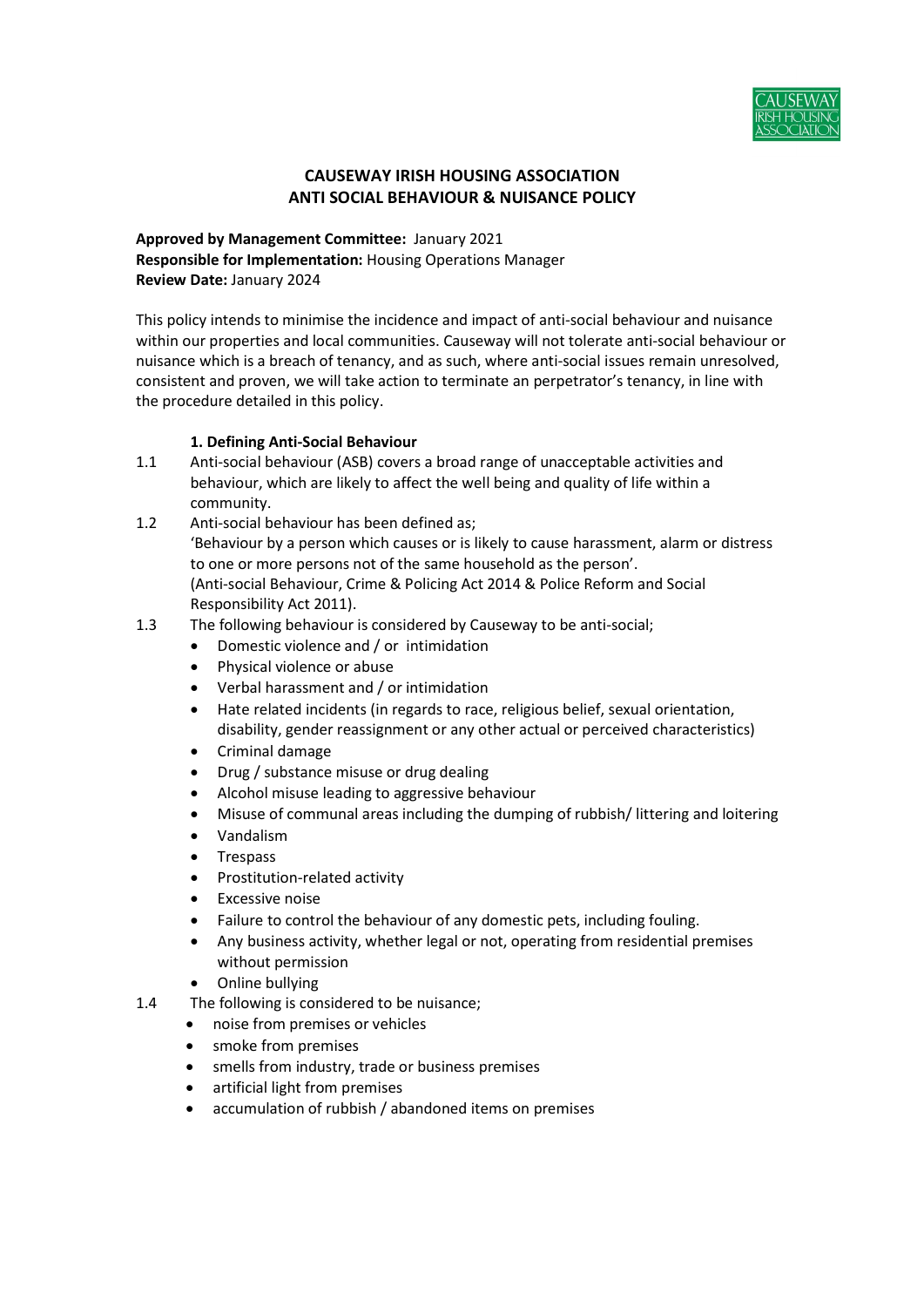

# 2. Our Policy

- 2.1 Causeway aims for all residents to be able to enjoy their tenancy and live comfortably, without fear, disturbance or annoyance. We expect all tenants to conduct their tenancy with respect and tolerance.
- 2.2 We reinforce this expectation by making all tenants aware of their rights and responsibilities during the tenancy sign-up session, highlighting relevant clauses in the tenancy agreement and tenants' handbook. This approach will be continued throughout the tenancy with regular tenancy checks, reviews and house / property meetings to prevent anti-social behaviour.
- 2.3 We expect tenants to first attempt resolving any problems with neighbours by talking or contacting them directly, if they feel safe to do so. Where a problem persists we advise tenants to contact the relevant enforcement agency.
- 2.4 In the case of noise nuisance we advise contacting the local authority Noise Nuisance / Abatement team.
- 2.5 Where a problem involves a crime, we advise contacting the Police and making a note of the crime reference number.
- 2.6 When an anti-social problem is reported to Causeway, the problem will be recorded and we will endeavour to intervene early and mediate to avoid any escalation in nuisance.
- 2.7 We will protect and support victims and witnesses with gathering evidence, offer witness anonymity and, where appropriate, assess and consider housing options.
- 2.8 To help prevent and resolve anti-social behaviour we will work with outside agencies i.e. the Police, Community Support Team, Local Authority Noise Nuisance Teams, and Social Services.
- 2.9 Where anti-social behaviour is proven, Causeway will act swiftly in initiating legal action to terminate a tenancy (in cases where the perpetrator is a Causeway tenant).

#### 3. Procedure

- 3.1 Report tenants can report anti-social behaviour to Causeway either by phone, email, text and letter or in person at our office. We will ask questions to discover what happened, when and where the incident took place and by whom. The accuser will be notified if they need to be identified. The reported problem is to be recorded on an Incident Report Form, which will be given to the appropriate Housing Officer to assess the incident. The Incident Report form will be kept in the Incident File and copies will also be filed in both the victim and alleged perpetrator's file (in cases where both are Causeway tenants).
- 3.2 Assessment During this assessment period the Housing Officer and Lifeskills Worker will gather information and evidence about the incident. The Housing Officer will contact the alleged perpetrator and allow an opportunity to explain their behaviour and any further information. They may contact other witnesses for information and, where appropriate, outside agencies who may have been present to clarify what happened.
	- If the incident is a hate crime and / or violent and threatening, the Housing Officer will investigate the incident and make an assessment within 1 working day.
	- All other incidents will be investigated and assessed within 7 working days. The assessment will result in an action plan, which is to be agreed with the victim.